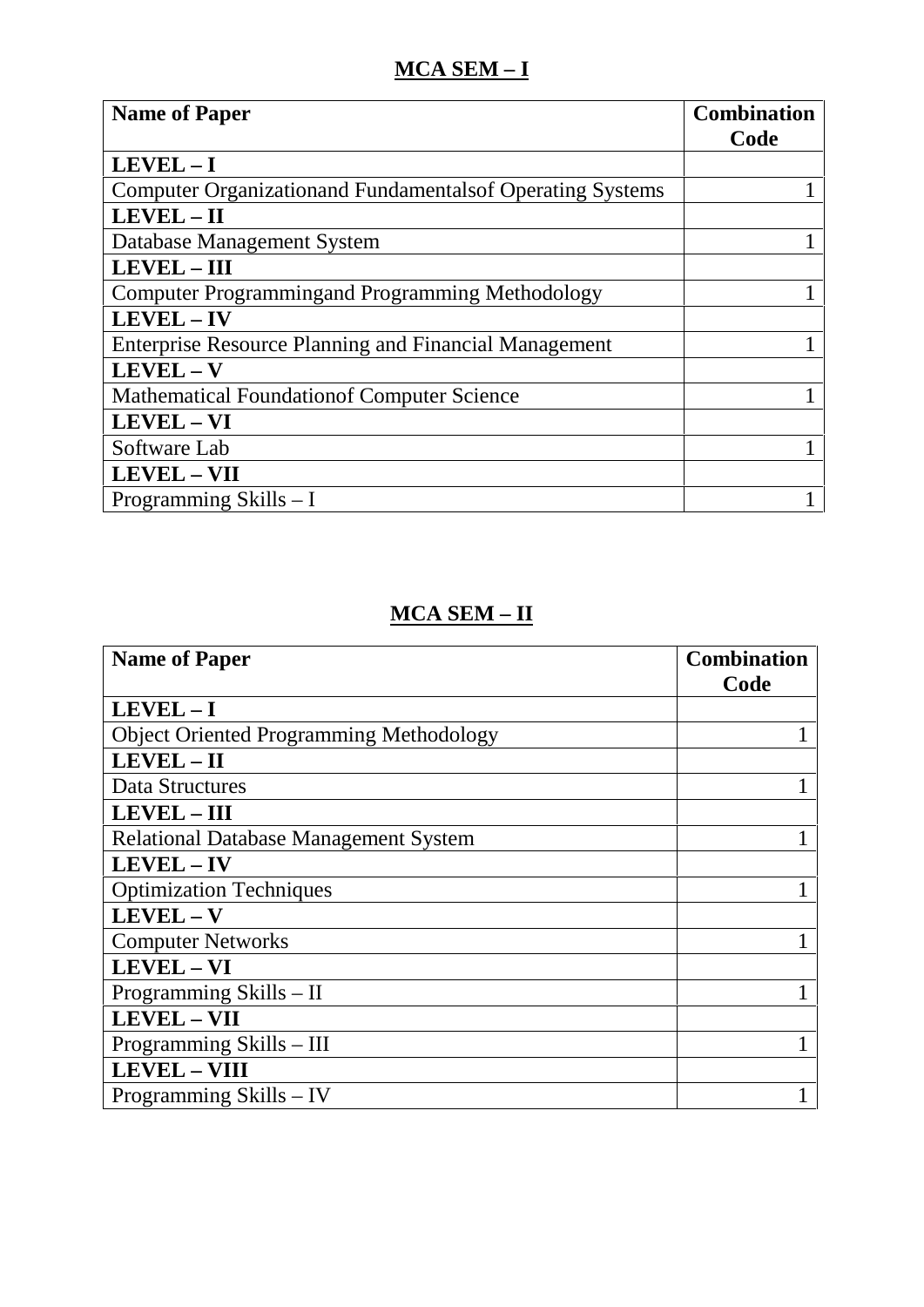#### **MCA SEM – III**

| <b>Name of Paper</b>              | <b>Combination</b><br>Code |
|-----------------------------------|----------------------------|
| $LEVEL - I$                       |                            |
| <b>Client Server Architecture</b> |                            |
| LEVEL-II                          |                            |
| <b>Operating System</b>           |                            |
| <b>LEVEL - III</b>                |                            |
| Software Engineering              |                            |
| <b>LEVEL-IV</b>                   |                            |
| Programming in .NET               |                            |
| $LEVEL - V$                       |                            |
| Java Programming                  |                            |
| LEVEL - VI                        |                            |
| Programming Skills $-$ V          |                            |
| <b>LEVEL - VII</b>                |                            |
| Programming Skills - VI           |                            |
| <b>LEVEL - VIII</b>               |                            |
| Programming Skills – VII          |                            |

#### **MCA – IV**

| <b>Name of Paper</b>                    | <b>Combination</b><br>Code |
|-----------------------------------------|----------------------------|
| $LEVEL - I$                             |                            |
| <b>Mobile Application Programming</b>   |                            |
| LEVEL - II                              |                            |
| <b>Information Systems</b>              |                            |
| <b>LEVEL-III</b>                        |                            |
| Data Communicationand Network Protocols |                            |
| <b>LEVEL-IV</b>                         |                            |
| <b>Interactive Computer Graphics</b>    |                            |
| LEVEL-V                                 |                            |
| Unix Internals and Shell Programming    |                            |
| <b>LEVEL - VI</b>                       |                            |
| Programming Skills - VIII               |                            |
| <b>LEVEL - VII</b>                      |                            |
| Programming Skills – IX                 |                            |
| <b>LEVEL - VIII</b>                     |                            |
| Programming Skills $- X$                |                            |
| LEVEL-IX                                |                            |
| Project                                 |                            |